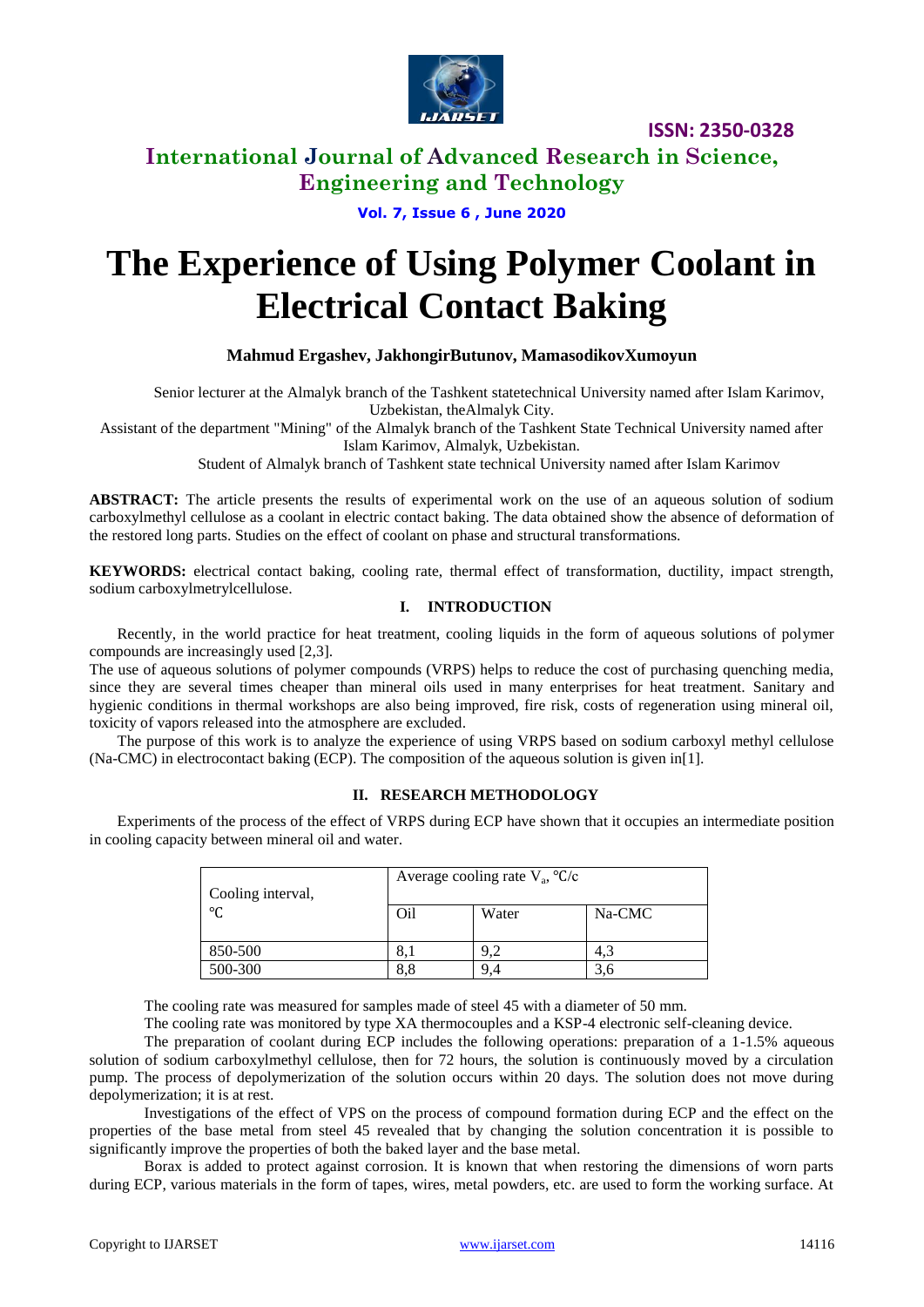

**ISSN: 2350-0328**

### **International Journal of Advanced Research in Science, Engineering and Technology**

### **Vol. 7, Issue 6 , June 2020**

the same time, the restored surface must have high wear resistance and hardness with antifriction properties, while maintaining the so-called "hereditary" structure and properties.

#### **III. RESEARCH RESULTS AND DISCUSSION**

Tests were conducted to improve the quality of the coating on samples made of hardened steel 45.

The peculiarity of the ECP of parts such as bodies of revolution with limited dimensions is that the process is accompanied by high heat input per unit volume and for a short period of time, greatly affecting the quality of the coating-substrate connection.

It was revealed that the limited volume of parts during the baking of hollow parts, such as bushings, flanges, with a diameter of less than 60 mm, creates a blockage to the heat flux before the movement of the heat-roller source, which prevents the growth of austenitic grain. Crucial in the distribution of heat is the diameter of the part and the wall thickness. With decreasing diameter and wall thickness, the maximum temperature rises, the heat sink intensifies, which contributes to the appearance of quenching structures. The heat generated that accompanies the ECP process leads to overheating of the metal of the loss and squeezing it out from under the roller. Therefore, the ECPP process is carried out using concomitant cooling. In this case, the cooling rate should be less than the critical cooling rate. Otherwise, unfavorable structures arise in the heat affected zone, creating the danger of the formation of quenching metal structures.

The studies were carried out using an aqueous solution of Na-KMTs as a coolant, the composition of which was developed during the experiments.

Coolant supply was carried out according to the scheme shown in Fig. 1.



**Fig. 1. Coolant supply circuit**

- 1- Detail
- 2- Roller
- 3- Cartridge
- 4- Adhesive layer
- 5- Coolant supply

Coolant is supplied to the zone, the connection in the course of baking. This eliminates the ingress of fluid along the contact line of the roller-part. The fluid supply begins after the first 4-7 turns are baked, depending on the magnitude of the current and the diameter of the part.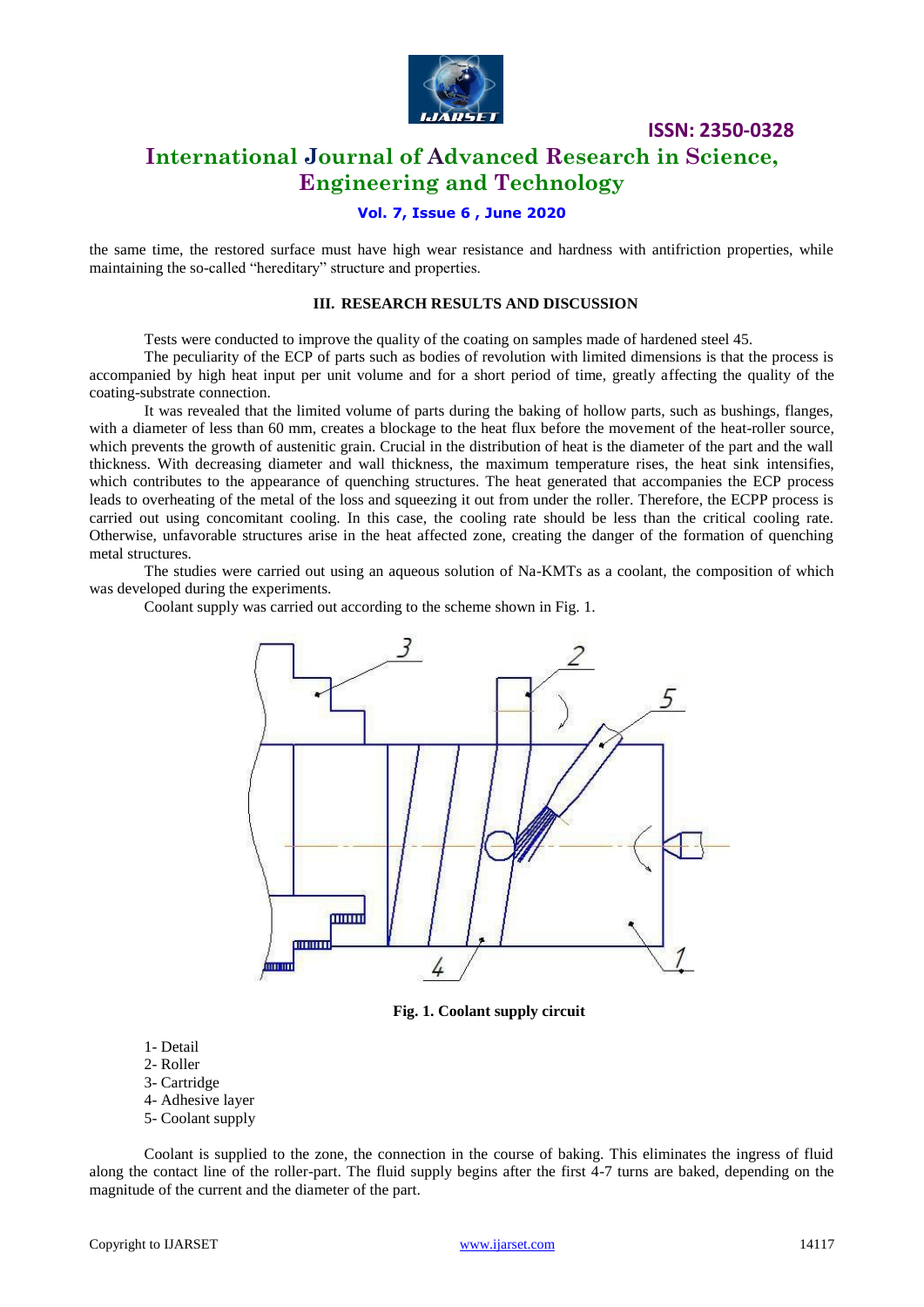

## **ISSN: 2350-0328 International Journal of Advanced Research in Science, Engineering and Technology**

### **Vol. 7, Issue 6 , June 2020**

Reducing internal stresses significantly increases the reliability and durability of the restored parts using the EPC method. Along with an increase in toughness during cooling with VPS, an increase in the strength characteristic is observed as compared to cooling in oil: σb-20-25%, ductility δ-20-50%, φ-30-60%. On the samples cut from the metal of the shaft of steel of grade 45, cooled in the VRPS and oil environment, an increase in the ductility of the base metal compared to cooling in oil is seen.



**Fig.2. The influence of the cooling medium on the toughness of the samples**

On the left are samples cooled in oil

On the right is cooling in the VRPS medium.

Tests for impact bending found that the use of Na-CMC-based coolant significantly increases the impact strength. The increase in impact strength is associated with an increase in the ductility of the base metal in the coatingcomponent joint zone and reduces internal stresses, contributes to an increase in the endurance limit of the restored parts.

A further increase in impact strength can be achieved by surface plastic deformation (PPD) after ECP. The PPD was carried out at a current strength of 30-35% of the magnitude of the current sintering and with forces of 0.5 Rs. By applying various combinations of the current strength of the pressing force and the PPD, it is possible to increase the endurance limit of the restored or hardened parts. The test results are shown in the table:

| $N_2$          | Processingscheme                           | The average value of impact strength, |
|----------------|--------------------------------------------|---------------------------------------|
|                |                                            | $a_n$ , J/m <sup>2</sup>              |
|                | Liquid supply to the contact zone of the   | 0,21                                  |
|                | roller-part                                |                                       |
| $\mathfrak{D}$ | The fluid supply according to the proposed | 0,94                                  |
|                | scheme                                     |                                       |
| 3              | Fluid supply according to the proposed     | $1,2-1,3$                             |
|                | scheme and PDP                             |                                       |

### **IV. CONCLUSION**

#### **V.**

- 1. The use of a cooling liquid based on an aqueous solution of sodium carboxylmethyl cellulose has been shown to effectively increase the mechanical properties of the base metal of the restored parts during ECP.
- 2. A significant increase in the toughness of the metal of the restored part increases the endurance of the parts.